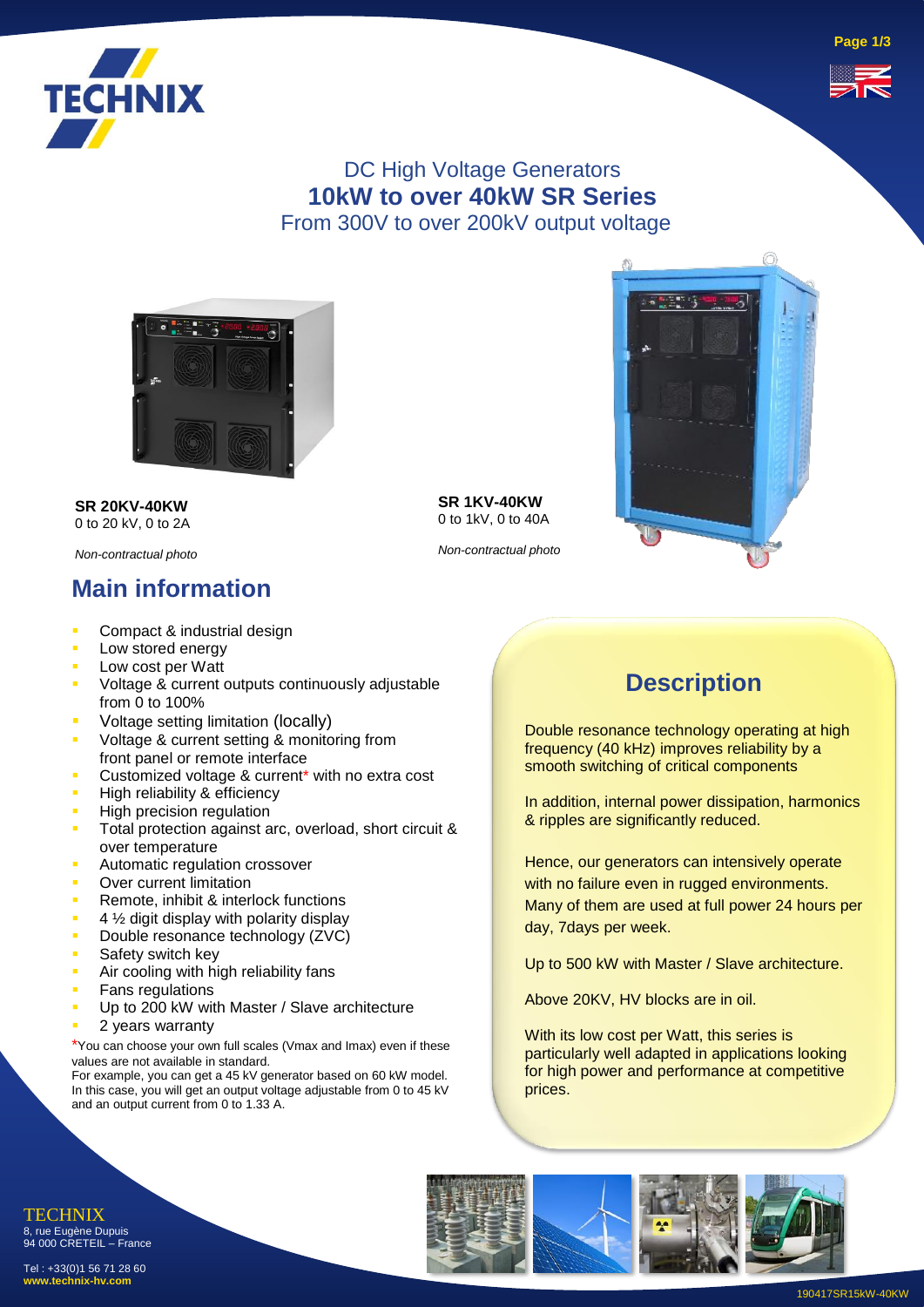

## **Electrical specifications**

**Output Voltage and Output Current** Both Voltage Output and Current Output are continuously adjustable from 0 to 100% (full scale) **Local mode:** by using 10 turn potentiometers resolution 0.05% **Remote mode:** by external 0 to 10V

**Voltage regulation\* Load Regulation**: **± 0.05%** of full voltage (for 0 – 100% load) ± 0.01% available on request **Line Regulation: ± 0.05%** of full load (for Mains Voltage ± 10%) ± 0.01% available on request

**Current regulation\* Load Regulation: ± 0.05%** of full current (for 0 – 100% load) **Line Regulation: ± 0.05%** of full load (for Mains Voltage ± 10%)

**Ripple + Noise 0.1% RMS** of full voltage

**Settling time 80ms typical for output voltage ≤ 80kV\*\***, up to 10ms available on request\*

### **Protections**

Short circuit HV arc to ground (Stop time of 100ms) Shutdown on Over temperature Open interlock

**Stored energy: 1 J/ kW**

**Stability (after one hour warm-up) 0.01% / hour,** operating at constant load and constant ambient temperature

**Temperature Coefficient: 100 ppm/°C**

**Operating Temperature: from 0 to 50°C**

**Efficiency: > 92% at full load** 

**Air Cooling by air :** Dust filter fans on front panel Easily removable filters for cleaning

**Mains Voltage 400 VAC** ±10% 47 – 63 Hz 3 Phases + Earth

**Power Factor: ≥ 0.9 at full load**

**Inrush current:** limited to full power operating current

**Calibration:** with probes periodically approved by Authorized Measurement Laboratories

**CE Certification**

**\*** For fixed polarity \*\* 300 ms typical for output voltage ≥81kV

### **Options**

- Other voltage and current values available with no extra cost
- **Reversibility**
- Floating outputs (unipolar or bipolar)
- Non instrumented front panel
- Power regulation
- Other settings for Arc protection
- ✓ Arc management
- RS232, Ethernet and Profibus interfaces
- ✓ Optical fibre transmission kit with RS232 or Ethernet
- LABVIEW run time for RS232 or Ethernet
- Relay interface 24V DC
- Isolated Remote interface
- Adaptation to Customer's remote interface
- Emergency stop switch
- Safety signs and devices alerting to hazard
- Industrial dust filters
- ✓ Multichannel control unit
- Zero floating
- ✓ Adjustable rise time
- **Tropicalization**
- ✓ Transportable "all terrain" container
- Specific AC or DC mains power inputs
- OEM Design on request
- Remote front panel

*Any special request can be considered* 

Possible restrictions when multiple options are selected (please contact our sales department for more details)

**TECHNIX** 8, rue Eugène Dupuis 94 000 CRETEIL – France